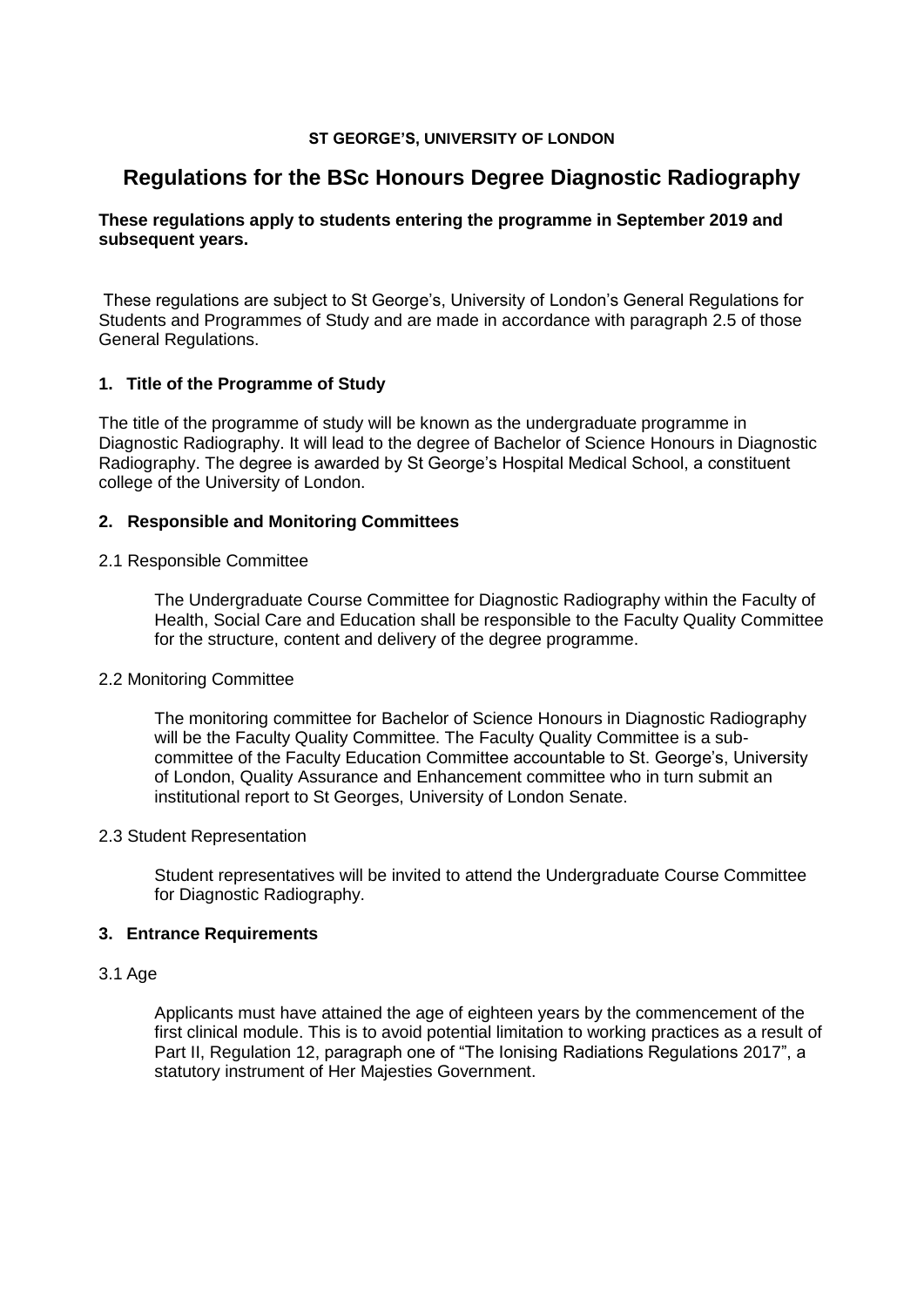## 3.2 Entry Requirements

The applicant must have satisfied the entry requirements of the course as specified by the admissions policy in force at the time of application.

## **4. Admissions Policy**

The policies governing admission to the programme leading to the award of the degree B.Sc. Honours Diagnostic Radiography shall be formulated and kept under review by the Undergraduate Course Committee for Diagnostic Radiography.

## **5. Exemptions for Students with Accredited Prior (Experiential) Learning**

Applicants able to show evidence of a prior qualification, or part thereof, containing elements substantially equivalent to those within the B.Sc. Honours Degree in Diagnostic Radiography may be exempted from not more than one-half of the course of study and examinations leading to that degree and may be permitted to register for a minimum of one and a half academic years full time.

## **6. Minimum and Maximum Period of Study**

Without prejudice to the provisions section 5 above, the minimum period of study required for the award of the degree shall be three academic years and the maximum period allowed to qualify for the award of the degree shall be five years. Extensions to the maximum period of study will be considered in accordance with the Procedure for Consideration for an Extension to a Maximum Period of Study ("registration period")."

# **7. Structure of the Programme of Study**

## 7.1 The Academic Year

Years One, Two and Three shall comprise three terms.

## 7.2 The Modular System

7.2.1 The degree programme shall be delivered as a series of modules, double modules, triple modules, and quadruple modules. A module shall represent 150 hours of student endeavour and shall be awarded 15 credits; a double module shall represent a minimum of 300 hours of student endeavour and shall be awarded 30 credits. A triple module shall represent a minimum of 450 hours of student endeavour and shall be awarded 45 credits and a quadruple module shall represent a minimum of 600 hours of student endeavour and shall be awarded 45 credits. The clinical hours contained within a module will be credited as whole hours, or part thereof, depending upon the year of study in which they are situated;

 7.2.2 All modules shall be taught during a single academic year but may span one, two or three terms.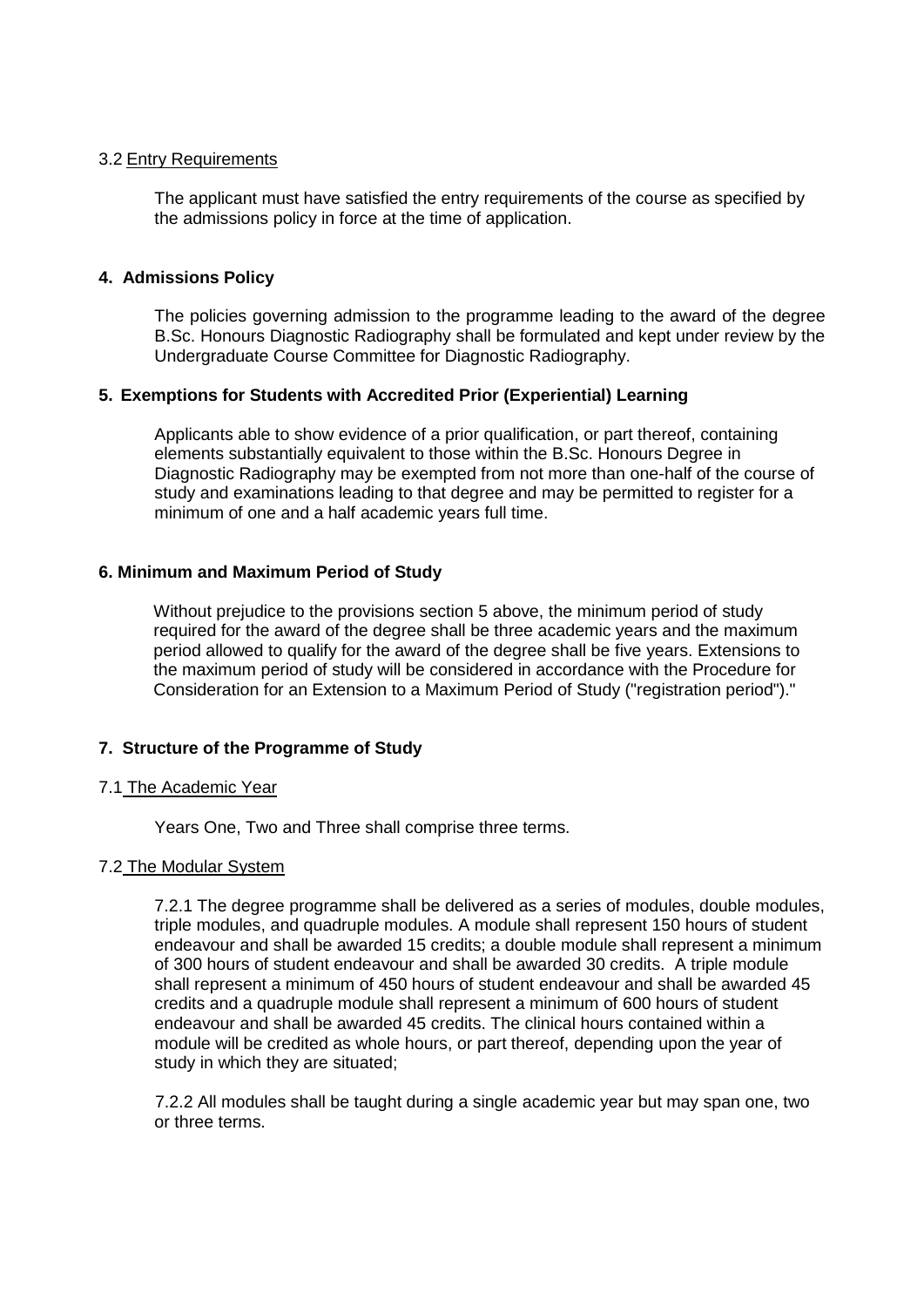7.2.3 The current Scheme of Assessment documents should be referred to for a list of the modules and their weightings.

## **8. Assessment**

## 8.1 Forms of Assessment

8.1.1 Each module shall be assessed by one or more forms of assessment. The forms of assessment for the following academic year will be approved by the Faculty Quality Committee, following consideration by the Undergraduate Course Committee for Radiography, and published in the Scheme of Assessment for that year.

8.1.2 Assessment shall take various forms. They shall include unseen written examinations, short answer (SAQs) and multiple choice questions (MCQs), single best answer items (SBAs), on line e- assessments, reports, objective structured clinical examinations (OSCEs), posters, research report and clinical education assessments as specified in the Scheme of Assessment for that year.

## 8.2 Timing of Assessments

Modules will be assessed at the times specified and outlined in the current Scheme of Assessment and published in the Assessment Calendar.

## 8.3 Eligibility to Sit Assessments

- 8.3.1 Before entry to any of the assessments a student must have made satisfactory progress in the course to date. Satisfactory progress shall include: pass performance in the Bachelor of Science Honours in Diagnostic Radiography assessments; an acceptable level of attendance and participation in-group work and other such activities; compliance with deadlines for submission of written work; an acceptable level of professional behaviour and compliance with the regulations of SGUL. Students making unsatisfactory progress may be required to undertake additional study.
- 8.3.2 Students' attendance, and behaviour, is closely monitored throughout the academic and clinical modules of the programme. Students with unsatisfactory attendance and/or behaviour are investigated in accordance with the Diagnostic Radiography Longitudinal Professional Assessment and the overarching St George's Attendance Policy. Students who do not meet satisfactory attendance requirements or who lack aptitude for the course (following opportunity(ies) to remediate) may have his or her entry to assessments cancelled and, at the discretion of the Academic Registrar, have their registration terminated.
- 8.3.3 Additional eligibility to sit assessment criteria for the programme of studies or for specific modules may be introduce from time to time and will appear in the Scheme of Assessment for that year.

## 9 **Scheme of Assessment**

The Undergraduate Course Committee in Diagnostic Radiography shall prescribe a Scheme of Assessment for each component part of the degree course in accordance with Regulation 7 of the General Regulations for Students and Programmes of Study.

# 10 **Progression of Students from one stage of the programme to another**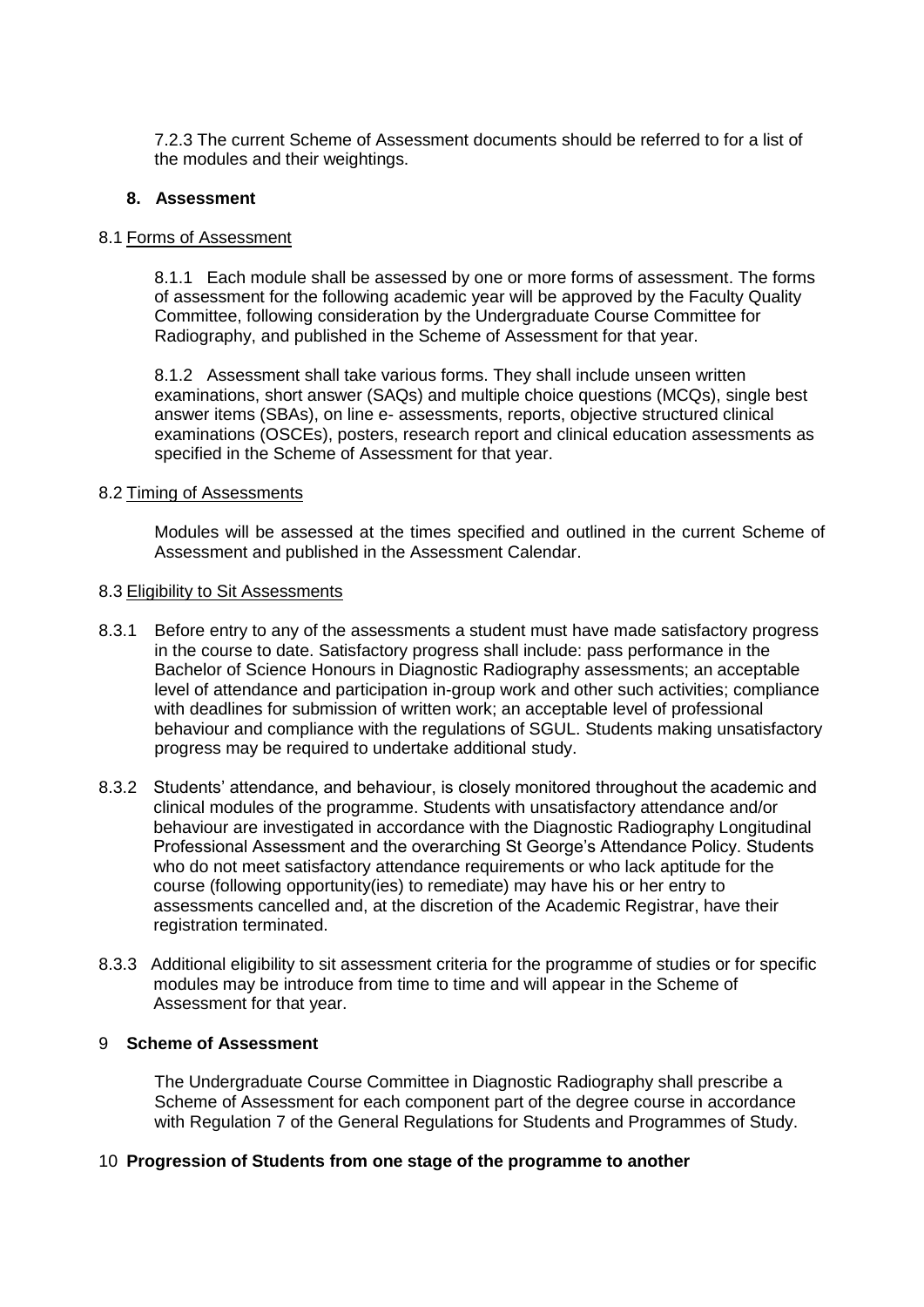The rules governing the progression of a student from one year to the next, and for eligibility for graduation, are covered in the Schemes of Assessment for that year.

Decisions regarding the progression of students will be made by the Boards of Examiners for the Bachelors of Science Honours in Diagnostic Radiography at the end of each year, in accordance with the scheme of assessment.

## 11 **Re-entry to Assessments**

## 11.1 Academic

11.1.1 Students who achieve a module mark in the fail category at the first attempt will be able to re-submit/re-sit the failed element(s) on one occasion as of right. The reassessment will normally be made by the same methods as at the first attempt. Marks obtained at the first attempt at passed elements of modules may be carried forward at the discretion of the Board of Examiners who may make special arrangements as it sees fit in cases where it is inappropriate for a candidate to be reassessed by the same methods as at the first attempt.

11.1.2 Failure at reassessment will normally lead to termination of a student's registration.

11.1.3 Notwithstanding the terms of paragraph 11.1.2 above, the Examinations Board or Discretionary Panel, as appropriate, shall have the discretion, where special circumstances are adduced, to allow a candidate a third and final attempt at any module or part thereof. Any third attempt granted would normally be undertaken on the next occasion the assessment is held.

11.1.4 Notwithstanding the terms of paragraph 11.1.2 above, the Board of Examiners shall have the discretion, where special circumstances are adduced, to allow a candidate to recommence the year of study at the end of which the failure occurred.

11.1.5 When a year of study is recommenced any marks previously achieved by the candidate (including any marks at or above the pass mark) for that year will normally be disregarded. All module assessments for the year will be attempted as if for the first time with the student in attendance.

11.1.6 When the year of study has recommenced on the recommendation of the Board of Examiners it will be as if the student is attempting the year for the first time and will including the right to a re-submission/re-sit as outlined in 11.1.1 above.

11.1.7 When the year of study has recommenced contrary to the recommendations of the Board of Examiners only one attempt at the assessments is allowed and 11.1.1 will not apply.

11.1.8 In the event of failure in a written component, work shall normally be resubmitted for consideration by the September meeting of the Board of Examiners.

## 11.2 Clinical

11.2.1 In the case of failure of a Clinical Experience placement assessment,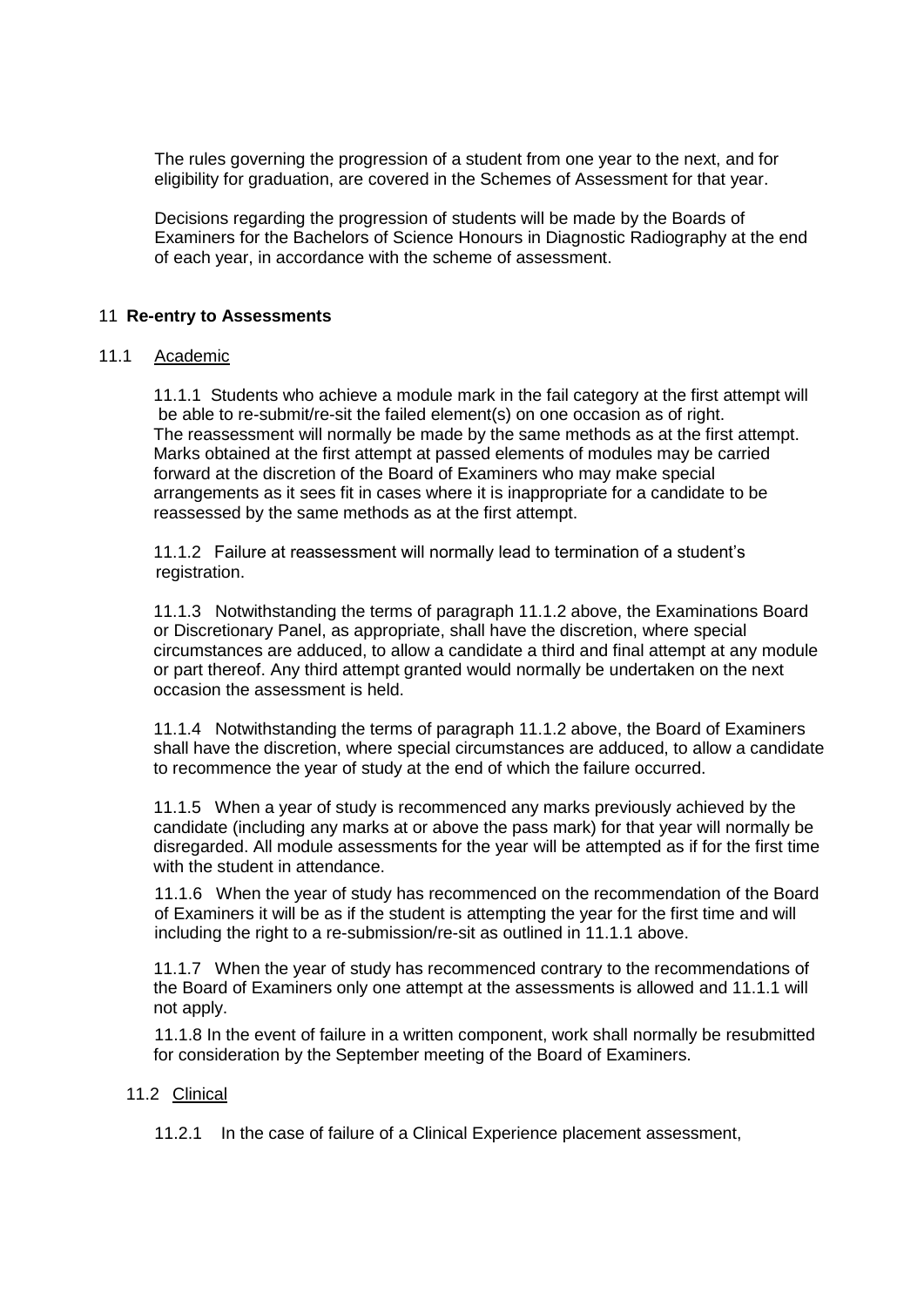arrangements for re-assessment will be negotiated between the Department Examiner responsible for the module, the Clinical Educator and the Visiting Academic Tutor according to the student's needs. There will normally be a maximum of two attempts at each clinical assessment.

11.2.2 Notwithstanding the terms of paragraph 11.2.1 above, the Discretionary Panel shall have the discretion, where special circumstances are adduced, to allow a candidate a third and final attempt at any module or part thereof.

11.2.3 Notwithstanding the terms of paragraph 10.2.1 above, the Board of Examiners shall have the discretion, where special circumstances are adduced, to allow a candidate to recommence the year of study at the end of which the failure occurred.

11.2.4 When a year of study is recommenced any marks previously achieved by the candidate (including any marks at or above the pass mark) for that year will normally be disregarded. All module assessments for the year will be attempted as if for the first time with the student in attendance.

11.2.5 When the year of study has recommenced on the recommendation of the Board of Examiners it will be as if the student is attempting the year for the first time and will including the right to a re-submission/re-sit as outlined in 11.2.1 above.

11.2.6 When the year of study has recommenced contrary to the recommendations of the Board of Examiners only one attempt at the assessments is allowed and 10.2.1 will not apply.

#### **12. Award of Qualification**

To be awarded the degree, Bachelors of Science Honours in Diagnostic Radiography, a students must complete all the course requirements and must pass all module assessments (including any exemptions under section 5 above). The marks from Year Two and Year Three assessments only will contribute to the final classification of the degree in accordance with the Scheme of Assessment.

The aegrotat provisions of the General Regulations shall apply to the Bachelors of Science Honours in Diagnostic Radiography programme. The title of any aegrotat degree awarded shall be amended to Bachelors of Science in Imaging Studies in order that eligibility to practise is not conferred or implied.

## **13. Classification of Honours**

The degree of Bachelors of Science Honours in Diagnostic Radiography may be awarded with First, Upper Second, Lower Second or Third Class honours. The classification of the degree will be awarded in accordance with the Scheme of Assessment for that year.

The aegrotat degree of Bachelors of Science in Imaging Studies will be awarded without classification in keeping with General Regulation 16.1.

## **14. Date of Award**

The date of the Board of Examiners meeting will be the date the award is conferred.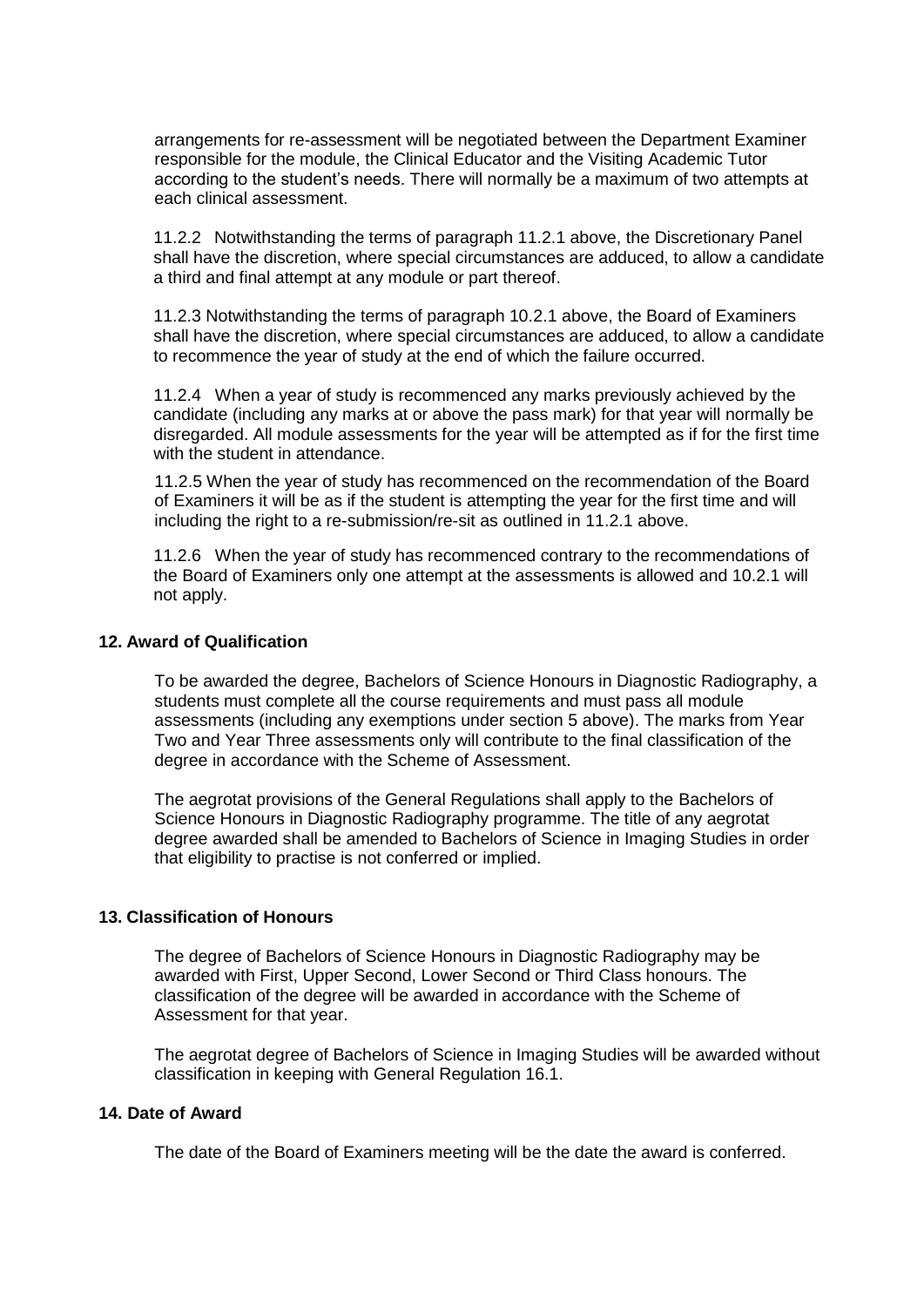## **15. Course Document**

A detailed syllabus for each component module of the programme shall be produce and made available in the module presence on Canvas, the VLE. This syllabus will be reviewed annually and any changes approved by the Undergraduate Course Committee for Diagnostic radiography

## **16**. **Constitution of the Board of Examiners**

## 16.1 Appointment and Accountability

16.1.1 The Board of Examiners for the Bachelors of Science Honours in Diagnostic Radiography is appointed by Senate for each academic year (starting 1 October) to conduct examinations for that degree at St George's, University of London in accordance with the Regulations and the Schemes of Assessment for that course.

## 16.2 Membership

The Board shall consist of:

- (a) A Chair who shall be an Internal Examiner and not the course director.
- (b) At least two further Internal Examiners, one of which should be the course director.
- (c)Two External Examiners one of whom shall be registered to the relevant part of the HCPC register.
- (d) The Principle and their nominee shall be ex officio members

## 16.3 Appointment of the Board

16.3.1 Senate shall approve the membership of the Board of Examiners, including the Chair of the Board, on an annual basis.

16.3.2 In April of each year the Secretary and Academic Registrar shall invite the Dean of the Faculty of Health, Social Care and Education, acting on the advice of the Undergraduate Course Committee for Radiography, to nominate Internal Examiners and External Examiners for the coming academic year.

16.3.3 To be eligible for nomination as an Internal Examiner, a person must be a member of the academic staff of St George's, University of London or hold an honorary academic appointment with the institution.

16.3.4 To be eligible for nomination as an External Examiner, a person must meet the eligibility criteria set down in the St George's, University of London Quality Manual and be a member of the academic staff of another institution and normally have at least three years' experience of examining. Nominations as External Examiners should not be made unless it has first been ascertained that they are in principle willing and able to serve. An External Examiner may not serve on the Board for more than four consecutive years and